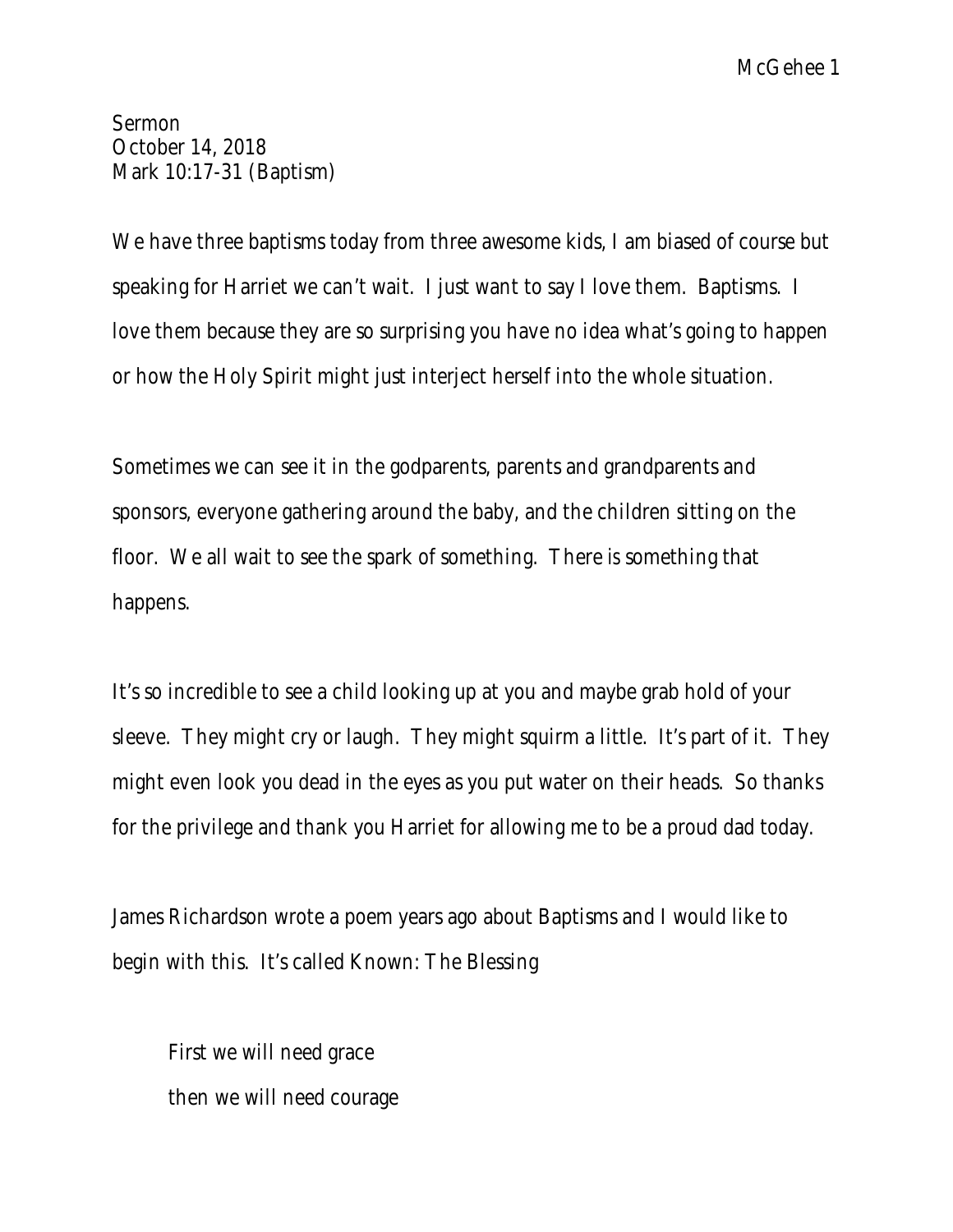Also we will need some strength

We will need to die a little

to what we have always thought

what we have allowed ourselves

to see of ourselves

what we have built our beliefs

we will need this and more

we will all need to let it all go

to leave room enough

for the astonishment

that will come

We will be given a glimpse of the Holy One

What the Holy One sees in us

Knows in knowing us

Intricate and not hidden

No part of us foreign

No piece of us fashioned from the other

That loved desired, discerned

Beheld entirely all our days

In other words, Baptism is the beginning. It's the start of this journey, of everything that is to come. And we are here to say we're with you. No matter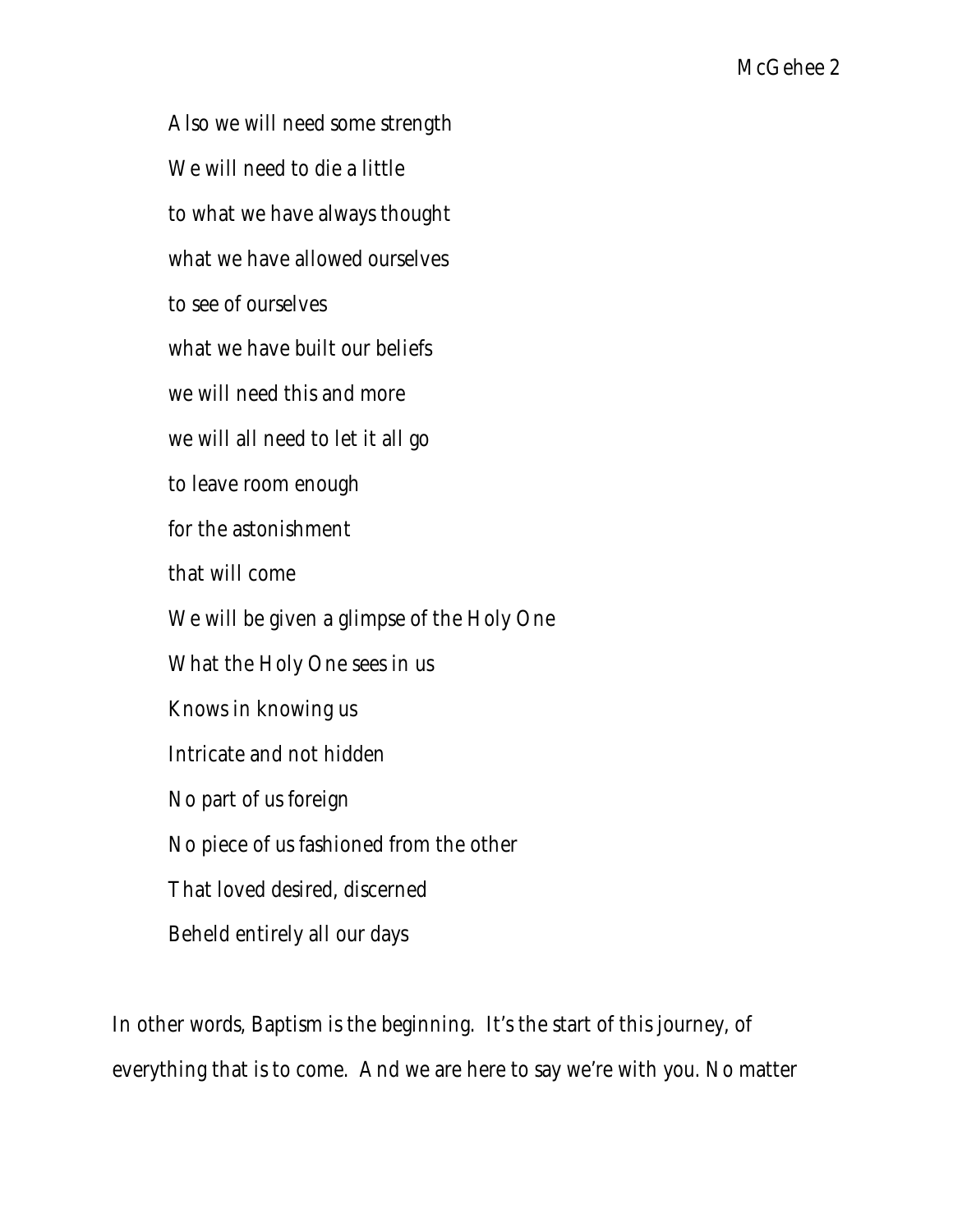what happens. We are all here to say we will do whatever we can to walk with you; to be your spiritual family today and always.

The Holy Spirit always shows up in Baptism. I don't care how it goes. We have all heard the stories and I've heard some. Coaches having bathtubs in the back of their pickup trucks after practice. So many people being baptized at once they have to be sprayed with a firehose. Really… In the early days, and still in some orthodox traditions, babies were baptized nude although we have way too many advancements in baptismal gowns to give that a try here. And I certainly don't want to scare the children; or the parents. But however, it looks, if Spirit shows up, it's real. And in my experience the Spirit undoubtedly shows up. It's love in its purest form. Bishop Michael Curry says "If it has love, it comes from God."

And in this way, "we will be given a glimpse of the Holy One. What the Holy One sees in us is loved, desired beheld entirely all our days" … the poet says. When we will make ripples in that water, these children will like us; given an inheritance… as Christ's own. They are treasured now and always.

On the surface, I was wondering this week how in the world I might make a connection with the Gospel with Baptism, wealth and riches but it's certainly there. Someone comes to Jesus with seemingly every possession. They know all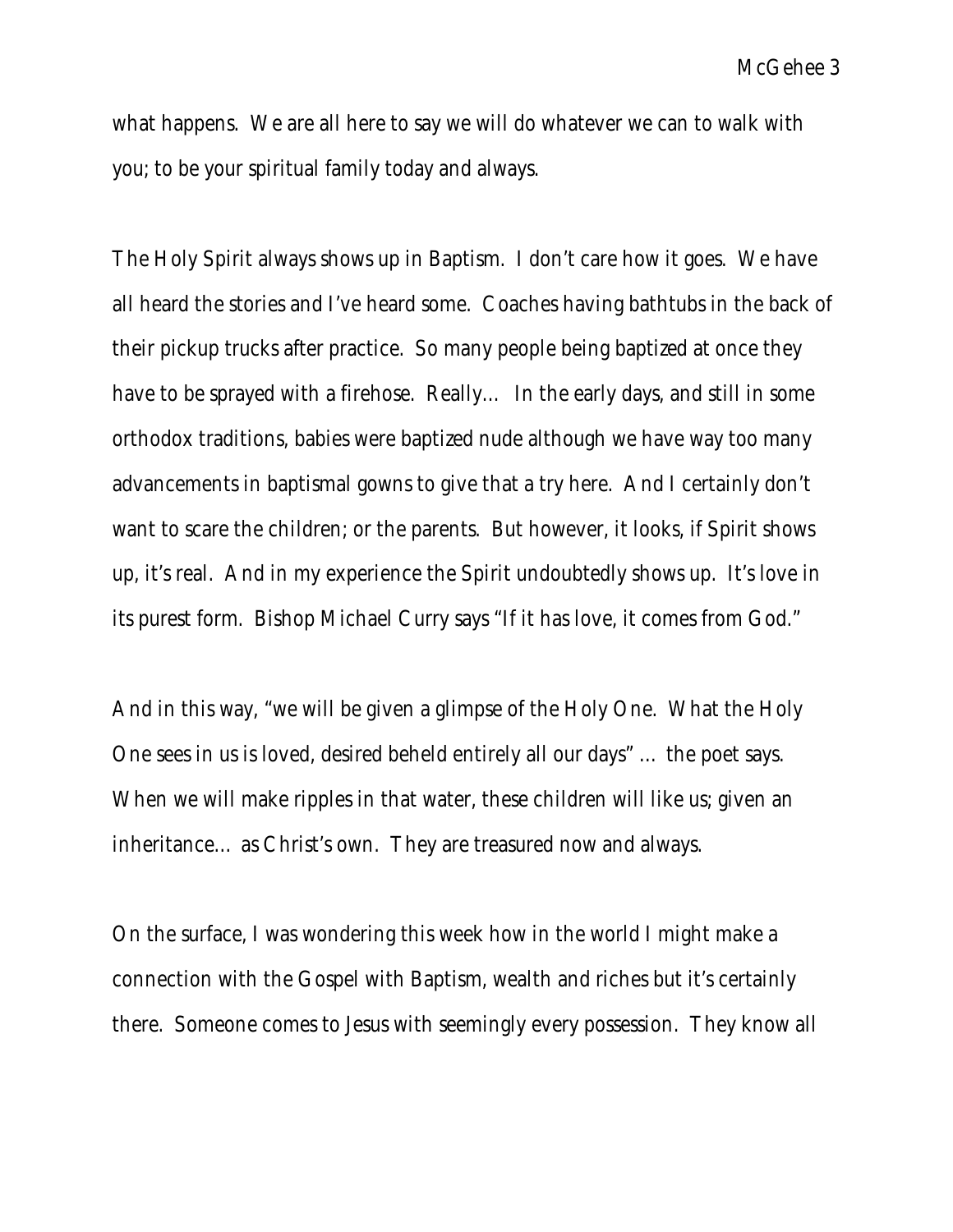there is to know about what it means to be successful in this world. They even follow the law; the commandments.

"You lack one thing."

What could this man possibly be without? With wealth, the rich man doesn't lack anything. What wouldn't he be able to purchase, to acquire, to make happen in his life given what he clearly has? Wealth provides you with everything you could possibly imagine, right?

"You lack one thing."

It's so difficult to hear for any of us, to be reminded of what we lack. When we feel we have done everything we know there is to do to be happy and something still is lacking. At some point it gets exasperating. Really God what does it take? What more do you want from me. Look, I have followed you. I have left everything behind and I have come all this way. What must I do to obtain eternal life?

Better translated, however, Jesus says to the rich man, "you are lacking in one thing" that is, it's not some… *thing;* a possession he can obtain for himself. What the man lacks is a way of being; a way living outside of himself; a way of seeing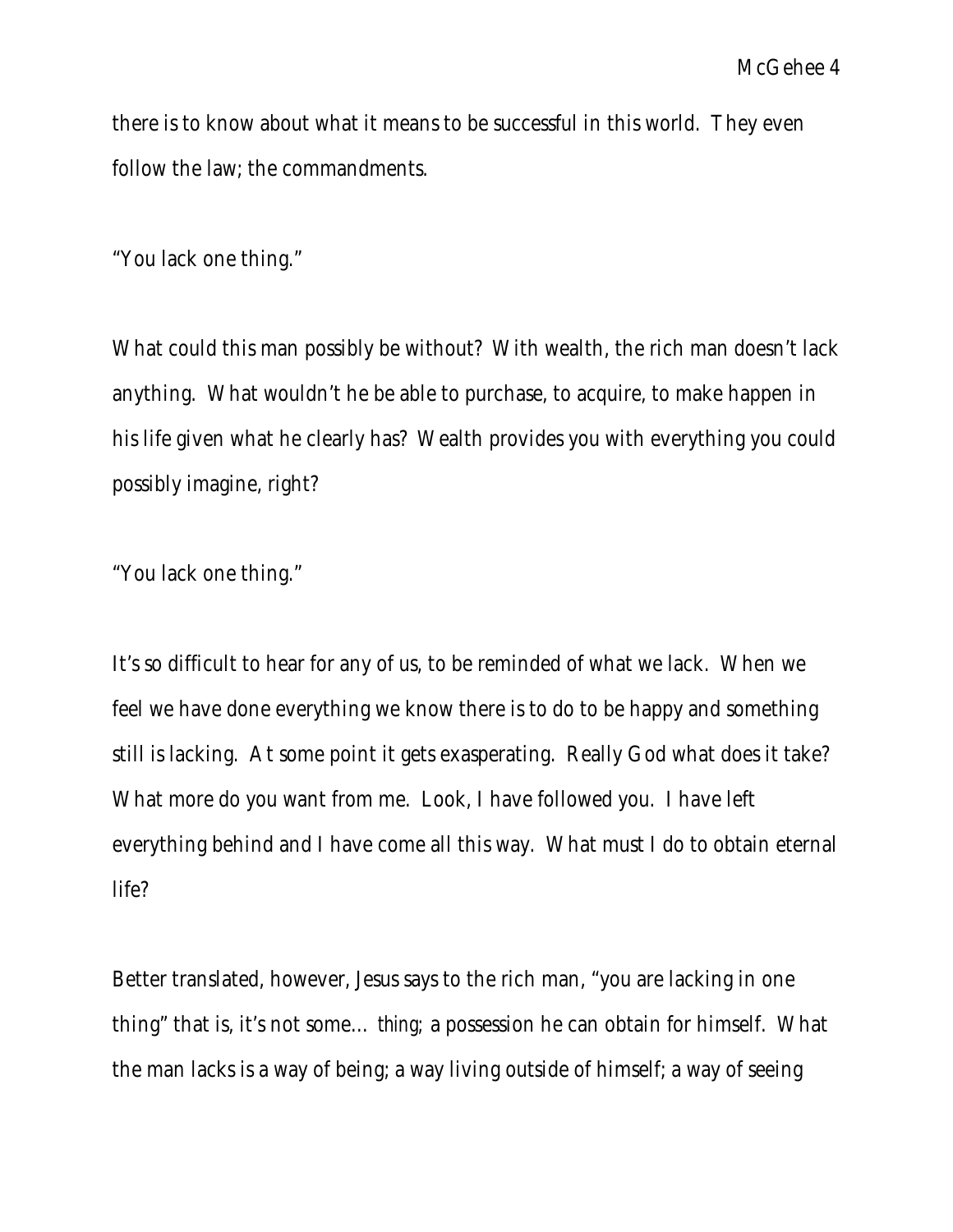everything and everyone. Everything we can achieve or be in this life… in the end… the ultimate wealth is in relationship.

The danger of wealth, or anything else for that matter, is when what we accumulate keeps us from compassion. So much of what we have seen and heard over the past few weeks in the news has made me wonder quite simply, where is the love? Where have we lost the ability to come to the table with different ways of doing things knowing we all have in common the human desire to be loved?

And so, it is, well, impossible. It is impossible for us to live for ourselves and expect obtain the kingdom of heaven. It's impossible to know the peace of God when we spend our time and talents for our own benefit.

This man with all the human riches can't help but live for himself. He let go or give it up those things that give him temporary security and comfort. And so, as it turns out, what the rich man lacks is everything. He has revered riches over relationships. He has rejected community for the sake of acquiring more. Jesus offers the man an invitation to imagine life's worth that can never be met by the self alone.

And so, whether it's our finances, our faith, our works, and even our salvation… if any of it is for ourselves alone we have missed the point. We need one another.